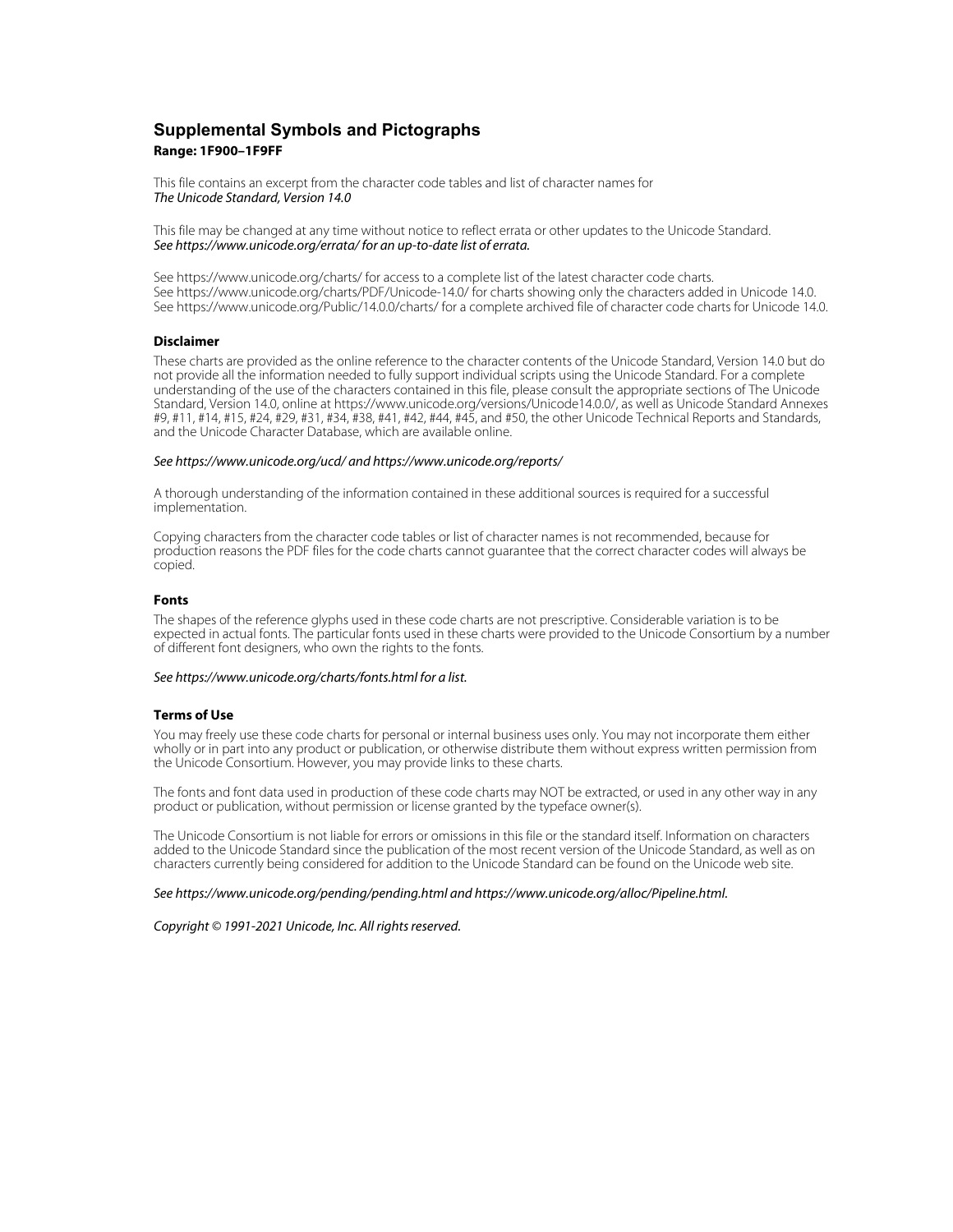|                |                         |                                             | 1F90 1F91 1F92 1F93                          |                                            |                                  |              |                                         |                                                                                                         |                                   |                       |                          |                             |                                 |                       |                                           | 1F94 1F95 1F96 1F97 1F98 1F99 1F9A 1F9B 1F9C 1F9D 1F9E 1F9F |
|----------------|-------------------------|---------------------------------------------|----------------------------------------------|--------------------------------------------|----------------------------------|--------------|-----------------------------------------|---------------------------------------------------------------------------------------------------------|-----------------------------------|-----------------------|--------------------------|-----------------------------|---------------------------------|-----------------------|-------------------------------------------|-------------------------------------------------------------|
| $\mathbf{0}$   | $\circledast$           | $\bullet$<br>,₩η                            | $\bullet$ $\bullet$<br>1F920                 | ગ<br>4                                     | ofa                              |              | 1F960                                   | 1F970                                                                                                   |                                   | B                     |                          | PA                          | <u> ទីទី១</u>                   | ັ∙໐                   | y                                         | ⊑ਮ                                                          |
| 1              | 1F900<br>$\mathfrak{B}$ | 1F910<br>\$ 5<br>哑                          | فا                                           | 1F930<br>Q                                 | 1F940<br>$\tilde{\phantom{a}}$   | 1F950<br>€,  |                                         | $\begin{smallmatrix} \vee \ \vee \ \vee \ \vee \end{smallmatrix}$                                       | 1F980<br>2                        | 1F990<br>₩            | 1F9A0                    | 1F9B0                       | 1F9C0<br>WITT                   | 1F9D0<br>C            | 1F9E0                                     | 1F9F0<br><u>.</u><br><u>ों प</u>                            |
| $\overline{2}$ | 1F901                   | 1F911<br>$\mathbf{\hat{z}}$                 | 1F921<br>$\mathcal{\tilde{H}}$               | 1F931<br>♨♨                                | 1F941<br>Ą                       | 1F951        | 1F961                                   | 1F971<br>$\bullet$<br>◅                                                                                 | 1F981                             | 1F991                 | 1F9A1                    | 1F9B1                       | 1F9C1<br>Ħ                      | 1F9D1                 | 1F9E1                                     | 1F9F1                                                       |
|                | 1F902<br>ႌ              | 1F912<br>00                                 | 1F922<br>汤                                   | 1F932<br>∛                                 | 1F942                            | 1F952        | 1F962<br>ひ                              | 1F972<br>$\approx$<br>હ્                                                                                | 1F982<br>(*)<br>-                 | 1F992<br>SP.          | 1F9A2                    | 1F9B2<br>$\curvearrowright$ | 1F9C2                           | 1F9D2<br>త            | 1F9E2                                     | 1F9F2<br>Д<br>$\pmb{\times}$                                |
| 3              | 1F903                   | $\blacktriangleright$<br>1F913<br>$\bullet$ | 1F923<br>د >                                 | 1F933                                      | 1F943                            | 1F953        | 1F963<br>⊐ৰ                             | 1F973<br>$\bullet$                                                                                      | $\overline{\mathcal{C}}$<br>1F983 | 1F993                 | PARY<br>1F9A3<br>Partido | 1F9B3                       | 1F9C3                           | 1F9D3                 | T<br>П<br>1F9E3                           | 1F9F3                                                       |
| $\overline{4}$ | $\hat{\cdot}$<br>1F904  | 1F914                                       | F<br>1F924                                   | ₩<br>1F934                                 | Ò<br>1F944                       | 1F954        | 1F964                                   | بت<br>1F974                                                                                             | پلارش<br>مراجع<br>1F984           | 1F994                 | 1F9A4                    | 1F9B4                       | 412<br>1F9C4                    | 1F9D4                 | <b>NW</b><br>1F9E4                        | 6<br>1F9F4                                                  |
| 5              | ္ပြဲ<br>1F905           | $\tilde{\cdot}$<br>1F915                    | $\hat{\mathbf{S}}$<br>1F925                  | ୁସ<br>1F935                                | 凲<br>1F945                       | 1F955        | 1F965                                   | 6 S C<br>ᠸ<br>1F975                                                                                     | 1F985                             | Щu<br>1F995           | ÐN<br>1F9A5              | 1F9B5                       | 1F9C5                           | O<br>1F9D5            | <b>f</b><br>1F9E5                         | 1F9F5                                                       |
| 6              | $\bullet$<br>1F906      | $\overline{\mathbb{B}}$<br>1F916            | $\mathbb{Q}$<br>1F926                        | ٣<br>1F936                                 | 1F946                            | lŝJ<br>1F956 | یہ ر<br>1F966                           | $\bullet$<br>ه<br>1F976                                                                                 | మి<br>1F986                       | <b>RANT</b><br>1F996  | ど<br>1F9A6               | 1F9B6                       | O<br>1F9C6                      | 1F9D6                 | Д<br>1F9E6                                | ß<br>1F9F6                                                  |
| 7              | 1F907                   | $\sim$<br>1F917                             | .<br>1<br>1F927                              | とくり<br>1F937                               | ⊕<br>1F947                       | <br>1F957    | $\mathbb{Z}$<br>1F967                   | $\bullet$<br>1F977                                                                                      | ∛⊌©<br>1F987                      | 1F997                 | Š<br>1F9A7               | 1F9B7                       | 1F9C7                           | Ö<br>1F9D7            | IQ)<br>1F9E7                              | 1F9F7                                                       |
| 8              | ŋ                       | (100)                                       | •∙                                           | ト                                          | ➁                                | <u>ැ</u>     | <b>A</b>                                | $\mathfrak{B}% _{T}=\mathfrak{B}_{T}\!\left( a,b\right) ,\ \mathfrak{C}_{T}=C_{T}\!\left( a,b\right) ,$ | Ď                                 | X                     | G                        |                             | 92                              | Д                     | ル<br>σ                                    | ౕఄఄ                                                         |
| 9              | 1F908<br>Q              | 1F918<br>烜                                  | 1F928<br>$\overleftrightarrow{\mathbf{\Xi}}$ | 1F938<br>$^{\circ}$ . $^{\circ}$<br>小<br>л | 1F948<br>☺                       | 1F958        | 1F968<br>Ð                              | 1F978<br>$\bullet$                                                                                      | 1F988<br>SI)                      | 1F998<br>λW           | 1F9A8<br>F               | 1F9B8                       | <b>1F9C8</b>                    | 1F9D8<br>೮            | 1F9E8                                     | 1F9F8<br>≫                                                  |
| A              | 1F909<br>⊙              | 1F919<br>ê                                  | 1F929<br>…<br>மூ                             | 1F939                                      | 1F949                            | 1F959        | 1F969                                   | 1F979<br><u>ୂ</u>                                                                                       | 1F989                             | 1F999<br>ω            | 1F9A9                    | 1F9B9                       | 1F9C9<br>Œ                      | 1F9D9<br>Æ            | 1F9E9                                     | 1F9F9<br><b>HHH</b>                                         |
|                | 1F90A<br>୨              | 1F91A<br>سمطآ                               | 1F92A<br>'n∩                                 | 1F93A<br>៚                                 | 1F94A<br>$\mathbb{Z}$            | 1F95A        | 1F96A<br>$\textcolor{blue}{\mathbb{G}}$ | 1F97A                                                                                                   | 1F98A<br>ದು                       | 1F99A                 | 1F9AA<br><b>AND</b>      | 1F9BA                       | 1F9CA<br>卫                      | 1F9DA<br>ে<br>ভ       | 1F9EA                                     | 1F9FA<br>$\bullet$                                          |
| B              | 1F90B                   | 1F91B                                       | F<br>1F92B<br>$\bullet$ 6                    | ो<br>1F93B                                 | 1F94B<br>Έ                       | 1F95B        | 1F96B                                   | 1F97B                                                                                                   | 1F98B<br>3446                     | لاتصطلانا<br>1F99B    | 1F9AB                    | 1F9BB                       | w<br>1F9CB                      | 1F9DB                 | 1F9EB<br>œ                                | 1F9FB<br>O                                                  |
| С              | (A)<br>1F90C            | ぺ<br>1F91C                                  | @#\$%&<br>1F92C                              | 1F93C                                      | 100000<br>1F94C<br>$\circledast$ | 1F95C        | 1F96C                                   | 1F97C                                                                                                   | 1F98C                             | <b>Allie</b><br>1F99C | ୡୠ<br>1F9AC              | <br>ಕೌ<br>1F9BC             | <u>(জু</u><br>- 1<br>1F9CC<br>c | Ł<br>1F9DC            | 1F9EC                                     | ත<br>1F9FC<br>ඏ                                             |
| D              | 1F90D                   | t S<br>1F91D                                | `∩^<br>сIJ<br>1F92D                          | Ŀ۰<br>⋙<br>1F93D                           | 1F94D                            | Ö<br>1F95D   | 1F96D                                   | А<br>1F97D                                                                                              | WIL<br>1F98D                      | ঌ৳ড়<br>1F99D         | لمحلط<br>1F9AD           | ₫<br>1F9BD                  | T<br>1F9CD                      | $\mathbf{C}$<br>1F9DD | 1F9ED                                     | 1F9FD                                                       |
| Е              | 1F90E                   | P<br>1F91E                                  | ろぐ<br>1F92E                                  | ゚゙゙゙゚゙゙゚゙゙゚゙゙゚゙<br>1F93E                   | 1F94E                            | 1F95E        | 1F96E                                   | $\rightarrow$<br>1F97E                                                                                  | EN 19<br>1F98E                    | 磐<br>1F99E            | m<br>1F9AE               | ස්<br>€<br>1F9BE            | $\mathbf 2$<br>1F9CE            | Т<br>1F9DE            | ####<br>#####<br><b>!!!!!!!!</b><br>1F9EE | $\bigcirc$<br>$+56.77$<br>$+32.87$<br>$=89.64$<br>1F9FE     |
| F              | ₩<br>1F90F              | \0U<br>1F91F                                | V<br>$\ddot{\bm{x}}$<br>1F92F                | Ω∪<br>u<br>1F93F                           | ❀<br>1F94F                       | SSS<br>1F95F | 0<br>O<br>1F96F                         | 1F97F                                                                                                   | ትሁ<br>1F98F                       | 1F99F                 | 1F9AF                    | $\sum_{i=1}^{n}$<br>1F9BF   | 1F9CF                           | త్రీ<br>1F9DF         | $\bullet$<br>1F9EF                        | 骞<br>1F9FF                                                  |
|                |                         |                                             |                                              |                                            |                                  |              |                                         |                                                                                                         |                                   |                       |                          |                             |                                 |                       |                                           |                                                             |

The Unicode Standard 14.0, Copyright © 1991-2021 Unicode, Inc. All rights reserved.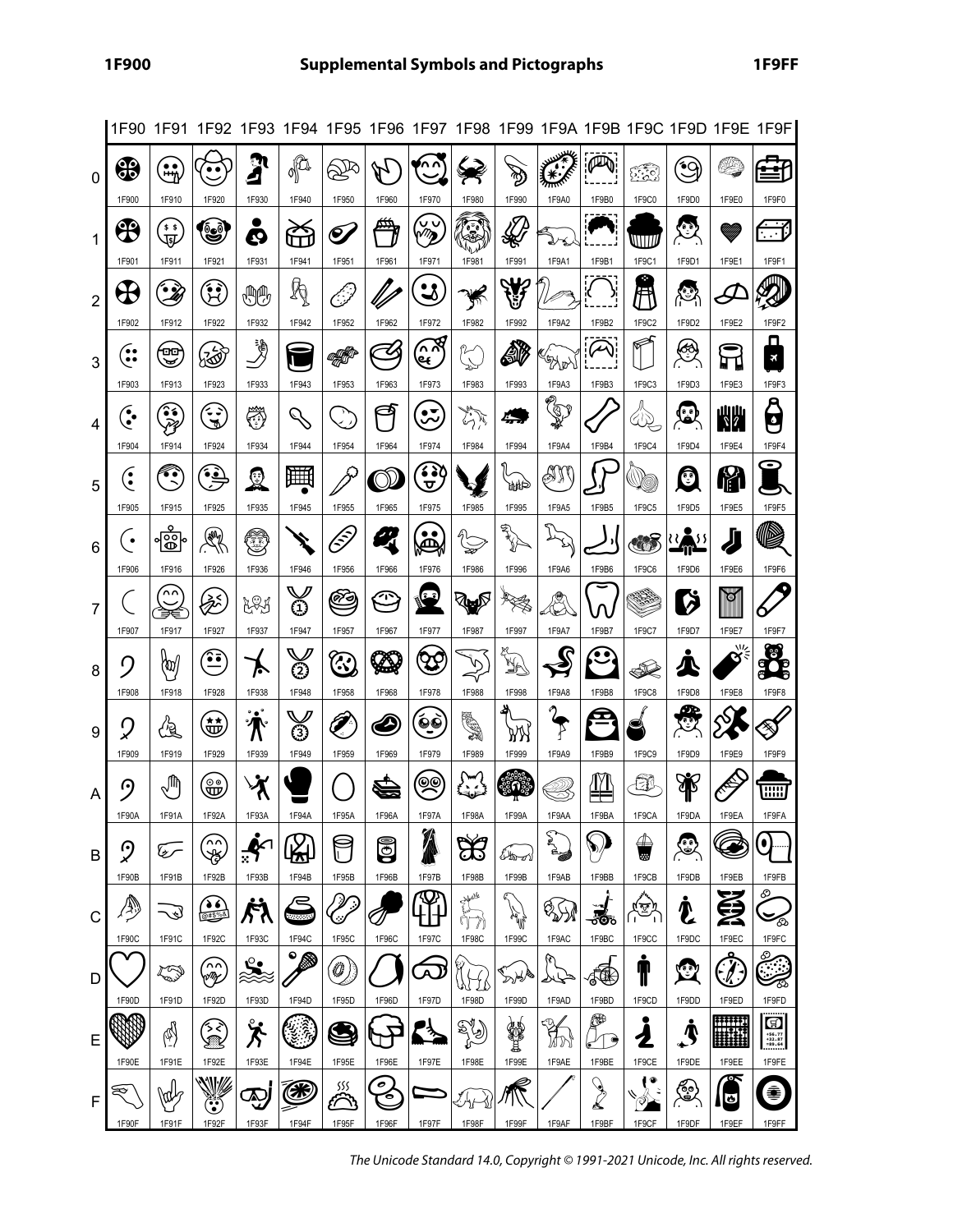#### **Typicon symbols**

- 1F900 **<sup>3</sup>** CIRCLED CROSS FORMEE WITH FOUR DOTS
- 1F901 **<sup>B</sup>** CIRCLED CROSS FORMEE WITH TWO DOTS
- 1F902 **<sup>D</sup>** CIRCLED CROSS FORMEE
- → 2720 H maltese cross
- 1F903 LEFT HALF CIRCLE WITH FOUR DOTS
- 1F904 LEFT HALF CIRCLE WITH THREE DOTS
- 1F905 LEFT HALF CIRCLE WITH TWO DOTS
- 1F906 LEFT HALF CIRCLE WITH DOT
- 1F907 LEFT HALF CIRCLE
- 1F908 DOWNWARD FACING HOOK
- 2 DOWNWARD FACING NOTCHED HOOK
- 1F90A DOWNWARD FACING HOOK WITH DOT
- 1F90B 2 DOWNWARD FACING NOTCHED HOOK WITH DOT

## **Hand symbol**

1F90C <sup>></sup> PINCHED FINGERS

#### **Colored heart symbols**

- For use with emoji. Constitute a set as follows: 2764, 1F499- 1F49C, 1F5A4, 1F90D, 1F90E, and 1F9E1.
- 1F90D  $\heartsuit$  WHITE HEART
- 1F90E **W** BROWN HEART
- **Hand symbol**
- 1F90F **WE** PINCHING HAND

#### **Emoticon faces**

- 1F910 ZIPPER-MOUTH FACE
- 1F911 MONEY-MOUTH FACE
- 1F912 FACE WITH THERMOMETER
- 1F913 <sup>®</sup> NFRD FACE
- 1F914 <sup>3</sup> THINKING FACE
- 1F915 FACE WITH HEAD-BANDAGE
- 1F916 ROBOT FACE
	- $\rightarrow$  1F47E  $\blacksquare$  alien monster
- 1F917 **S** HUGGING FACE

## **Hand symbols**

- 1F918 **M** SIGN OF THE HORNS
- 1F919 & CALL ME HAND
- 1F91A <sup>+</sup> RAISED BACK OF HAND
- 1F91B **C** LEFT-FACING FIST
	- $\rightarrow$  1FAF2  $\triangleq$  leftwards hand
- 1F91C  $\Rightarrow$  RIGHT-FACING FIST  $\rightarrow$  1FAF1  $\circledcirc$  rightwards hand
- 1F91D  $\textcircled{=}$  HANDSHAKE
- 1F91E **SEPTAND WITH INDEX AND MIDDLE FINGERS** CROSSED

 $\rightarrow$  1FAF0  $\&$  hand with index finger and thumb crossed

- 1F91F  $\psi$  I LOVE YOU HAND SIGN • can be abbreviated ILY
- **Emoticon faces**
- 1F920  $\circledcirc$  FACE WITH COWBOY HAT
- 1F921 **CLOWN FACE**
- 1F922 NAUSEATED FACE
- 1F923 *S* ROLLING ON THE FLOOR LAUGHING  $=$  rofl, rotfl
- 1F924 DROOLING FACE
- 1F925 LYING FACE
- 1F926 **& FACE PALM** 
	- = frustration, disbelief
- 1F927 <sup>3</sup> SNEEZING FACE = Gesundheit 1F928 <sup>3</sup> FACE WITH ONE EYEBROW RAISED 1F929  $\circledast$  GRINNING FACE WITH STAR EYES 1F92A GRINNING FACE WITH ONE LARGE AND ONE SMALL FYF 1F92B FACE WITH FINGER COVERING CLOSED LIPS SERIOUS FACE WITH SYMBOLS COVERING **MOUTH** 1F92D  $\circledR$  SMILING FACE WITH SMILING EYES AND HAND COVERING MOUTH 1F92E <sup>3</sup> FACE WITH OPEN MOUTH VOMITING<br>1F92F <sup>W</sup> SHOCKED FACE WITH EXPLODING HE 1F92F SHOCKED FACE WITH EXPLODING HEAD **Portrait and role symbols** 1F930 <sup>3</sup> PREGNANT WOMAN  $\rightarrow$  1FAC4  $\bar{a}$  pregnant person 1F931 & BREAST-FEEDING 1F932 **89 PALMS UP TOGETHER** • used for prayer in some cultures 1F933 **SELFIE** • typically used with face or human figure on the left 1F934 ③ PRINCE  $\rightarrow$  1F478  $\hat{\otimes}$  princess 1F935 & MAN IN TUXEDO • appearance for groom, may be paired with 1F470 @  $\rightarrow$  1F470  $\hat{m}$  bride with veil 1F936 <sup>®</sup> MOTHER CHRISTMAS = Mrs. Claus → 1F385 father christmas 1F937 **& SHRUG Sport symbols** 1F938 PERSON DOING CARTWHEEL = gymnastics 1F939 TV JUGGLING 1F93A X FENCER  $=$  fencing → 2694 ⚔ crossed swords 1F93B **\*** MODERN PENTATHLON 1F93C **M** WRESTLERS = wrestling 1F93D Sex WATER POLO 1F93E 济 HANDBALL
- 1F93F **adj** DIVING MASK

## **Miscellaneous symbols**

- 1F940 <sup>®</sup> WILTED FLOWER  $\rightarrow$  1F339  $\clubsuit$  rose
- 1F941 DRUM WITH DRUMSTICKS **CLINKING GLASSES** = celebration, formal toasting
- → 1F37B <sup>®</sup> clinking beer mugs 1F943 **TUMBLER GLASS** = whisky • typically shown with ice  $\rightarrow$  1F378  $\hat{Y}$  cocktail glass 1F944 SPOON
	- $\rightarrow$  1F374  $\mathbf{I}$  fork and knife
- 1F945 GOAL NET 1F946 RIFLE
	- = marksmanship, shooting, hunting

The Unicode Standard 14.0, Copyright © 1991-2021 Unicode, Inc. All rights reserved.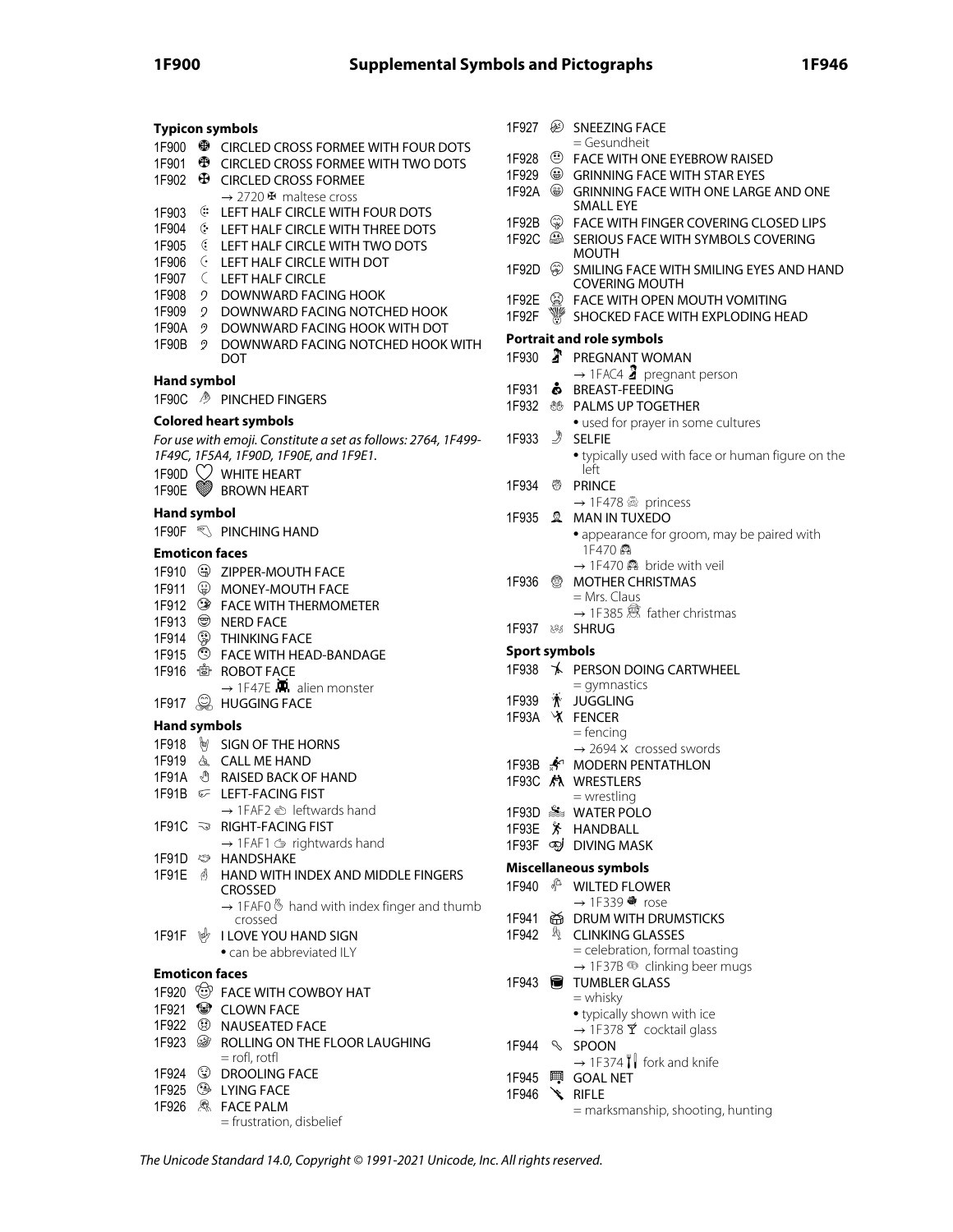|                        | 1F947 & FIRST PLACE MEDAL                                         |              | 1F96C <b>P</b> LEAFY GREEN                                       |
|------------------------|-------------------------------------------------------------------|--------------|------------------------------------------------------------------|
|                        | = gold medal                                                      |              | • intended to represent cooked green                             |
| 1F948                  | $\rightarrow$ 1F3C5 $\gamma$ sports medal<br>S SECOND PLACE MEDAL |              | vegetables such as bok choy, kale, etc.<br>1F96D $\bigcup$ MANGO |
|                        | = silver medal                                                    |              | 1F96E + MOON CAKE                                                |
| 1F949                  | THIRD PLACE MEDAL                                                 |              | 1F96F SAGEL                                                      |
|                        | = bronze medal                                                    |              |                                                                  |
| 1F94A $\blacksquare$   | <b>BOXING GLOVE</b>                                               | <b>Faces</b> |                                                                  |
|                        | $=$ boxing                                                        | 1F970        | SMILING FACE WITH SMILING EYES AND THREE                         |
|                        | 1F94B @ MARTIAL ARTS UNIFORM                                      | 1F971        | <b>HEARTS</b><br>EXP YAWNING FACE                                |
|                        | = judo, karate, taekwondo                                         |              | 1F972 3 SMILING FACE WITH TEAR                                   |
|                        | 1F94C G CURLING STONE                                             |              | 1F973 & FACE WITH PARTY HORN AND PARTY HAT                       |
|                        | 1F94D ACROSSE STICK AND BALL                                      |              | 1F974 <sup>۞</sup> FACE WITH UNEVEN EYES AND WAVY MOUTH          |
|                        | 1F94E SOFTBALL                                                    |              | 1F975 <sup>3</sup> OVERHEATED FACE                               |
|                        | 1F94F <sup>S</sup> FLYING DISC                                    |              | 1F976 (a) FREEZING FACE                                          |
| Food symbols           |                                                                   |              | 1F977 $\mathbf{\mathbb{R}}$ NINJA                                |
|                        | 1F950 <sup>@</sup> CROISSANT                                      |              | 1F978 <sup>3</sup> DISGUISED FACE                                |
|                        | 1F951 <i>S</i> AVOCADO                                            |              | 1F979 (@ FACE HOLDING BACK TEARS                                 |
|                        | 1F952 <i><i>◎</i> CUCUMBER</i>                                    |              | 1F97A <sup>S</sup> FACE WITH PLEADING EYES                       |
|                        | $=$ pickle                                                        |              |                                                                  |
|                        | 1F953 <del></del> ® BACON                                         | Clothing     |                                                                  |
|                        | 1F954 © POTATO                                                    | 1F97B        | A SARI                                                           |
| 1F955                  | $\mathcal P$ CARROT                                               |              | 1F97C 44 LAB COAT                                                |
| 1F956                  | <i>S</i> BAGUETTE BREAD                                           |              | 1F97D @ GOGGLES                                                  |
|                        | = French bread                                                    |              | 1F97E & HIKING BOOT                                              |
|                        | 1F957 <sup>@</sup> GREEN SALAD                                    |              | 1F97F = FLAT SHOE                                                |
|                        | 1F958 $\circledR$ SHALLOW PAN OF FOOD                             |              | <b>Animal symbols</b>                                            |
|                        | = paella, casserole                                               |              | 1F980 $\diamond$ CRAB                                            |
|                        | 1F959 STUFFED FLATBREAD                                           |              | • used for Cancer                                                |
|                        | = döner kebab, falafel, gyro, shawarma                            |              | $\rightarrow$ 264B $\circledcirc$ cancer                         |
| 1F95A () EGG           |                                                                   |              | 1F981 . 2DN FACE                                                 |
|                        | = chicken egg                                                     |              | • used for Leo                                                   |
|                        | 1F95B 日 GLASS OF MILK<br>$=$ milk                                 |              | $\rightarrow$ 264C $\delta$ <sub>2</sub> leo                     |
|                        | $\rightarrow$ 1FAD7 $\rightarrow$ pouring liquid                  |              | 1F982 * SCORPION                                                 |
|                        | 1F95C <sup>2</sup> PEANUTS                                        |              | · used for Scorpio                                               |
| 1F95D                  | <b>WIFRUIT</b>                                                    |              | $\rightarrow$ 264F <b>M</b> scorpius                             |
|                        | 1F95E <sup>S</sup> PANCAKES                                       |              | 1F983 © TURKEY                                                   |
|                        | = hotcakes, crêpes, blini                                         |              | 1F984 <i></i> 》UNICORN FACE                                      |
|                        | • sweet or savory                                                 |              | 1F985 V EAGLE                                                    |
|                        | 1F95F & DUMPLING                                                  |              | 1F986 <sup>2</sup> DUCK                                          |
|                        | = potsticker, gyooza, jiaozi, pierogi, empanada                   | 1F987 ₩ BAT  |                                                                  |
|                        | 1F960 <b>D</b> FORTUNE COOKIE                                     | 1F988        | $\mathbb{D}$ SHARK                                               |
|                        | 1F961 台 TAKEOUT BOX                                               | 1F989 \ OWL  |                                                                  |
|                        | = take-away box, oyster pail                                      |              | 1F98A & FOX FACE                                                 |
|                        | 1F962 / CHOPSTICKS                                                |              | 1F98B SS BUTTERFLY                                               |
|                        | = kuaizi, hashi, jeotgarak                                        | 1F98C        | もの DEER                                                          |
|                        | 1F963 S BOWL WITH SPOON                                           |              | 1F98D (iii) GORILLA                                              |
|                        | · can indicate breakfast, cereal, congee, etc.                    |              | 1F98E <sup>3</sup> LIZARD                                        |
|                        | 1F964 f CUP WITH STRAW                                            |              | 1F98F <b>AR</b> RHINOCEROS                                       |
|                        | · can indicate soda, juice, etc.                                  |              | 1F990 > SHRIMP                                                   |
|                        | 1F965 @ COCONUT                                                   |              | 1F991 & SQUID                                                    |
|                        | 1F966 <b></b> BROCCOLI                                            |              | 1F992 V GIRAFFE FACE                                             |
| 1F967 <sup>©</sup> PIE |                                                                   |              | 1F993 <b>S</b> ZEBRA FACE                                        |
|                        | • may be sweet or savory                                          |              | 1F994 <b>*</b> HEDGEHOG                                          |
|                        | 1F968 <sup>2</sup> PRETZEL                                        |              | 1F995 sAUROPOD                                                   |
|                        | · can indicate twistiness, intricacy                              |              | · includes Brontosaurus, Diplodocus,                             |
|                        | 1F969 CUT OF MEAT                                                 |              | Brachiosaurus                                                    |
|                        | = porkchop, chop, steak<br>1F96A SANDWICH                         | 1F996        | T-REX <sup>3</sup>                                               |
|                        | 1F96B 圓 CANNED FOOD                                               | 1F997        | = Tyrannosaurus rex<br><b>SECRICKET</b>                          |
|                        |                                                                   | 1F998        | <b>E KANGAROO</b>                                                |
|                        |                                                                   |              | 1F999 W LLAMA                                                    |
|                        |                                                                   |              |                                                                  |

The Unicode Standard 14.0, Copyright © 1991-2021 Unicode, Inc. All rights reserved.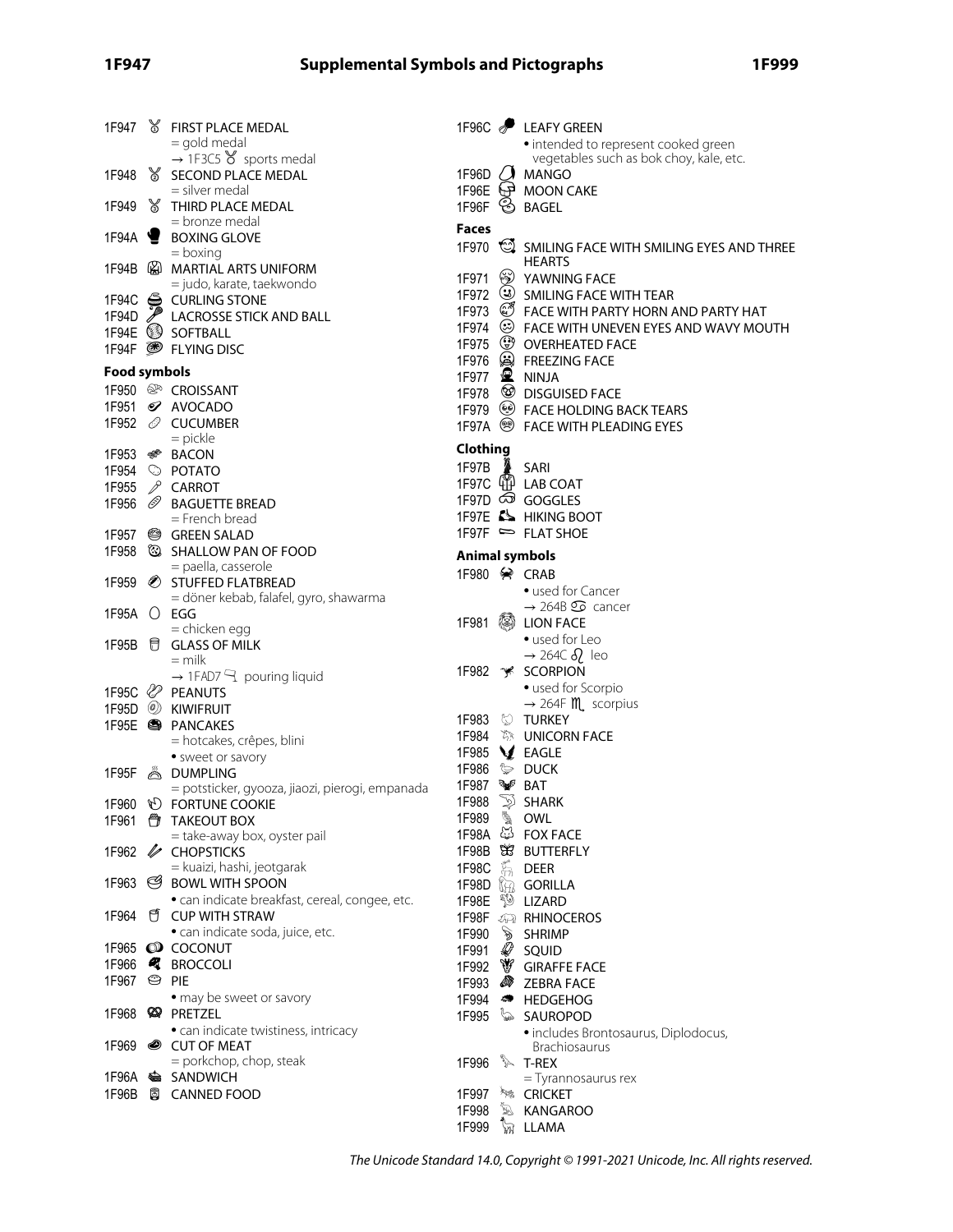# **1F99A Supplemental Symbols and Pictographs 1F9E9**

|                     |                    | 1F99A <sup>2</sup> PEACOCK                                                                                        |
|---------------------|--------------------|-------------------------------------------------------------------------------------------------------------------|
|                     |                    | 1F99B <>>> HIPPOPOTAMUS                                                                                           |
|                     |                    | 1F99C & PARROT                                                                                                    |
|                     |                    | 1F99D < RACCOON                                                                                                   |
|                     |                    | 1F99E 赞 LOBSTER<br>1F99F <b>K</b> MOSQUITO                                                                        |
| 1F9A0 $\mathcal{D}$ |                    | <b>MICROBE</b>                                                                                                    |
|                     |                    | · microorganism, intended to cover bacteria,                                                                      |
|                     |                    | viruses, amoebas, etc.                                                                                            |
|                     |                    | 1F9A1 ್ನಾ BADGER                                                                                                  |
|                     |                    | 1F9A2 2 SWAN<br>1F9A3 < <sub>%v</sub> Y MAMMOTH                                                                   |
|                     |                    | · indicates great size                                                                                            |
| 1F9A4               | V                  | <b>DODO</b>                                                                                                       |
|                     |                    | • indicates extinction                                                                                            |
|                     |                    | 1F9A5 <i><sup>@}}</sup></i> SLOTH                                                                                 |
|                     |                    | 1F9A6 $\sqrt[3]{ }$ OTTER                                                                                         |
|                     |                    | 1F9A7 <u>&amp;</u> ORANGUTAN<br>1F9A8 <del>∳</del> SKUNK                                                          |
| 1F9A9               |                    | FLAMINGO                                                                                                          |
|                     |                    | 1F9AA <sup>●</sup> OYSTER                                                                                         |
|                     |                    | 1F9AB <b>DEAVER</b>                                                                                               |
|                     |                    | 1F9AC <b>W</b> BISON                                                                                              |
| 1F9AD & SEAL        |                    |                                                                                                                   |
|                     |                    | <b>Accessibility symbols</b>                                                                                      |
|                     |                    | 1F9AE 14 GUIDE DOG                                                                                                |
| 1F9AF               |                    | <b>PROBING CANE</b>                                                                                               |
|                     |                    | Emoji components                                                                                                  |
|                     |                    | The characters in the range 1F9B0-1F9B3 are intended to be<br>used in emoji ZWJ sequences to indicate hair style. |
| 1F9B0               | $\sqrt{2}$         | <b>EMOJI COMPONENT RED HAIR</b>                                                                                   |
| 1F9B1               | ◚                  | <b>EMOJI COMPONENT CURLY HAIR</b>                                                                                 |
| 1F9B2               | $\bigcirc$         | <b>EMOJI COMPONENT BALD</b>                                                                                       |
| 1F9B3               | $\curvearrowright$ | <b>EMOJI COMPONENT WHITE HAIR</b>                                                                                 |
| <b>Body parts</b>   |                    |                                                                                                                   |
| 1F9B4 $\mathcal{Q}$ |                    | BONE                                                                                                              |
| 1F9B5 $\mathcal{L}$ |                    | LEG                                                                                                               |
| 1F9B6<br>1F9B7      |                    | <b>FOOT</b><br><b>TOOTH</b>                                                                                       |
|                     |                    |                                                                                                                   |
| Role symbols        |                    |                                                                                                                   |
|                     |                    | 1F9B8 <sup>3</sup> SUPERHERO<br>1F9B9 <b>3</b> SUPERVILLAIN                                                       |
|                     |                    |                                                                                                                   |
| 1F9BA 单             |                    | <b>Accessibility symbols</b><br><b>SAFETY VEST</b>                                                                |
| 1F9BB               |                    | $\mathcal{P}\,\,\,$ EAR WITH HEARING AID                                                                          |
|                     |                    | 1F9BC 3. MOTORIZED WHEELCHAIR                                                                                     |
|                     |                    | 1F9BD <6 MANUAL WHEELCHAIR                                                                                        |
|                     |                    | 1F9BE & MECHANICAL ARM                                                                                            |
| 1F9BF $\geq$        |                    | <b>MECHANICAL LEG</b>                                                                                             |
| Food symbols        |                    |                                                                                                                   |
|                     |                    | 1F9C0 & CHEESE WEDGE                                                                                              |
| 1F9C1               |                    | CUPCAKE                                                                                                           |
|                     |                    | 1F9C2 A SALT SHAKER<br>1F9C3 <b>D</b> BEVERAGE BOX                                                                |
|                     |                    | 1F9C4 & GARLIC                                                                                                    |
|                     |                    | 1F9C5 <b>ONION</b>                                                                                                |
|                     |                    | 1F9C6 STALAFEL                                                                                                    |
|                     |                    | 1F9C7 WAFFLE                                                                                                      |

|                             | 1F9C9 S MATE DRINK                                                                                 |
|-----------------------------|----------------------------------------------------------------------------------------------------|
| 1F9CA <b>&amp; ICE CUBE</b> |                                                                                                    |
|                             | 1F9CB ₩ BUBBLE TEA                                                                                 |
| <b>Fantasy being</b>        |                                                                                                    |
| 1F9CC 2. TROLL              |                                                                                                    |
|                             | <b>Portrait and accessibility symbols</b>                                                          |
|                             | 1F9CD <sup>1</sup> STANDING PERSON                                                                 |
|                             | 1F9CE <b><i>i</i></b> KNEELING PERSON                                                              |
|                             | 1F9CF <b>&amp; DEAF PERSON</b>                                                                     |
|                             | <b>Portrait and role symbols</b>                                                                   |
|                             | 1F9D0 <sup>3</sup> FACE WITH MONOCLE                                                               |
| 1F9D1 <sup>5</sup> ADULT    |                                                                                                    |
|                             | · no specified gender                                                                              |
|                             | $\rightarrow$ 1F468 $\stackrel{\circ}{\infty}$ man                                                 |
|                             | $\rightarrow$ 1F469 $\Omega$ woman<br><b>CHILD</b>                                                 |
|                             | • no specified gender                                                                              |
|                             | $\rightarrow$ 1F466 & boy                                                                          |
|                             | $\rightarrow$ 1F467 $\otimes$ girl                                                                 |
| $1F9D3 \otimes$             | <b>OLDER ADULT</b>                                                                                 |
|                             | · no specified gender<br>$\rightarrow$ 1F474 & older man                                           |
|                             | $\rightarrow$ 1F475 $\otimes$ older woman                                                          |
|                             | 1F9D4 & BEARDED PERSON                                                                             |
|                             | 1F9D5 & PERSON WITH HEADSCARF                                                                      |
|                             | = woman's headscarf, hijab                                                                         |
|                             | 1F9D6 "A PERSON IN STEAMY ROOM                                                                     |
|                             | = sauna, steam room<br>1F9D7 D PERSON CLIMBING                                                     |
| 1F9D8 $\triangle$           | PERSON IN LOTUS POSITION                                                                           |
|                             | = yoga, meditation                                                                                 |
| <b>Fantasy beings</b>       |                                                                                                    |
| 1F9D9 St MAGE               |                                                                                                    |
|                             | = wizard, witch, sorcerer, sorceress                                                               |
| 1F9DA <sup>W</sup> FAIRY    |                                                                                                    |
| 1F9DB & VAMPIRE             | 1F9DC ₺ MERPERSON                                                                                  |
|                             | = mermaid, merman                                                                                  |
| 1F9DD @ ELF                 |                                                                                                    |
| 1F9DE . ∲                   | <b>GENIE</b>                                                                                       |
| 1F9DF $\otimes$             | <b>ZOMBIE</b>                                                                                      |
|                             | Miscellaneous symbols                                                                              |
| 4<br>1F9E0                  | <b>BRAIN</b>                                                                                       |
| 1F9E1<br>❤                  | <b>ORANGE HEART</b>                                                                                |
|                             | $\rightarrow$ 1F499 $\blacktriangleright$ blue heart<br>$\rightarrow$ 1F90D $\bigcirc$ white heart |
|                             | 1F9E2 <sup>D</sup> BILLED CAP                                                                      |
|                             | = baseball cap                                                                                     |
| 1F9E3 កា                    | <b>SCARF</b>                                                                                       |
| 1F9E4 11 GLOVES             |                                                                                                    |
| 1F9E5 MacOAT                |                                                                                                    |
| J<br>1F9E6                  | <b>SOCKS</b>                                                                                       |
| <b>Activities</b>           |                                                                                                    |
| $\alpha$<br>1F9E7           | <b>RED GIFT ENVELOPE</b><br>• contains a monetary gift in East and Southeast                       |
|                             | Asia                                                                                               |

1F9E8 FIRECRACKER

1F9E9 SUSSAW PUZZLE PIECE

The Unicode Standard 14.0, Copyright © 1991-2021 Unicode, Inc. All rights reserved.

1F9C8 BUTTER